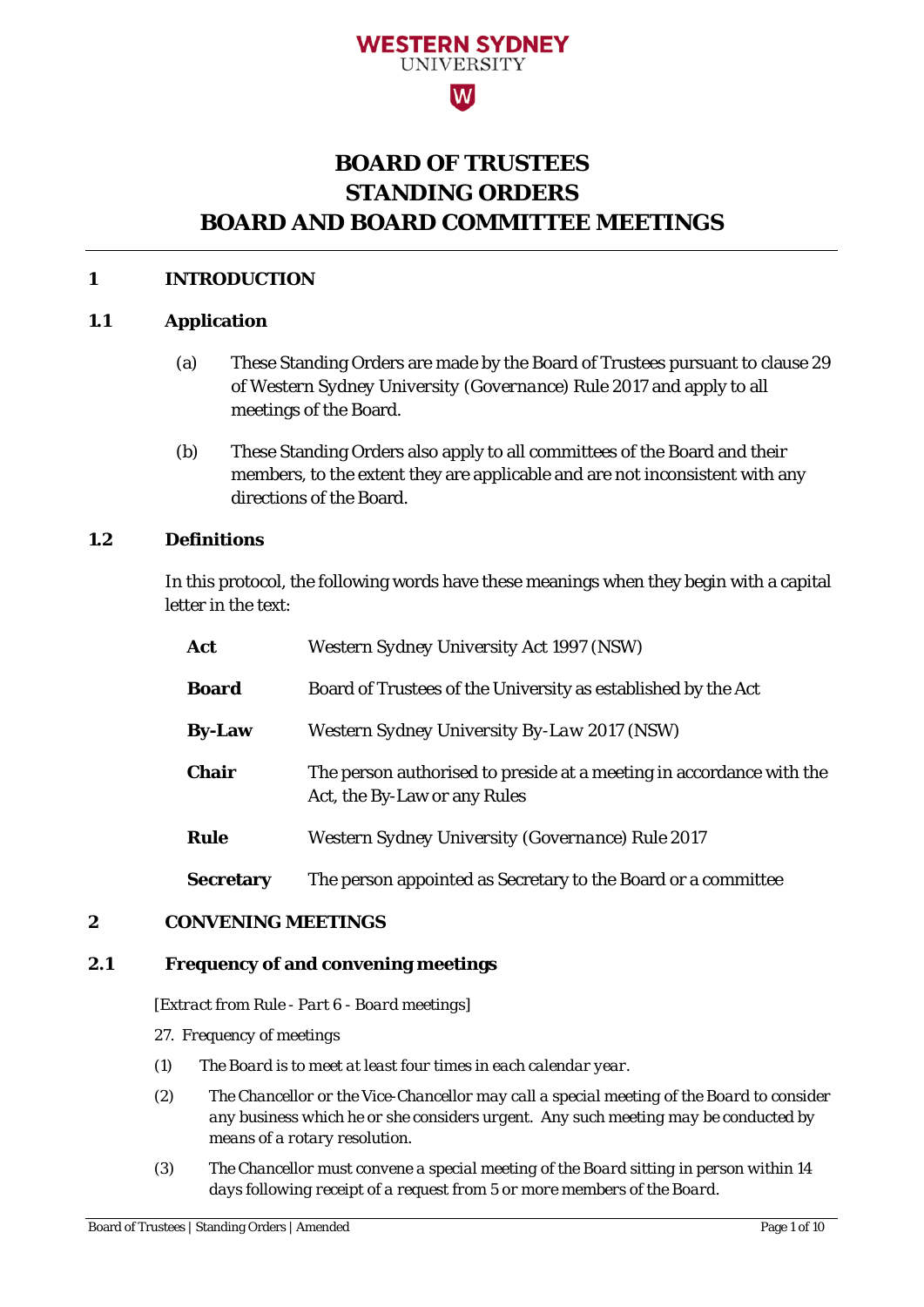- *(4) A request to convene a special meeting must:*
	- *(a) be in writing and delivered to the Chancellor, the Vice-Chancellor or the University Secretary; and*

**WESTERN SYDNEY** UNIVERSITY  $|\mathbf{W}|$ 

- *(b) state the purpose of that special meeting.*
- *(5) The only business that may be conducted at a special meeting is the matter for which that meeting was convened.*

# **2.2 Other meetings**

The Board may convene other meetings for specific purposes, including strategic planning or induction for new members.

# **2.3 Resolution by rotary resolution**

- (a) If the Chancellor forms the view that a matter requires the urgent consideration of the Board, and there is no meeting imminent, or if it is impracticable to convene a special meeting, that matter may be considered by the Board by means of a rotary resolution distributed electronically to all Board members.
- (b) A draft motion put before Board members in writing by means of a rotary resolution will be taken to have been carried if an absolute majority of Board members votes in favour of that motion. If carried, that resolution shall become a resolution of the Board effective on the date specified in the notice for return of responses.
- (c) If a rotary resolution is not carried, then the matter is to be referred to the next meeting of the Board for discussion and any resolution.

# **2.4 Time(s) and place(s) of meetings**

- (a) The Board's meeting dates for each calendar year will be decided by the Chancellor in consultation with the Board in advance, but may be varied at any time.
- (b) Meetings will generally be held at a campus of the University.
- (c) Ordinary meetings will generally be held on Wednesdays (except public holidays gazetted in New South Wales), commencing at 8.30 am.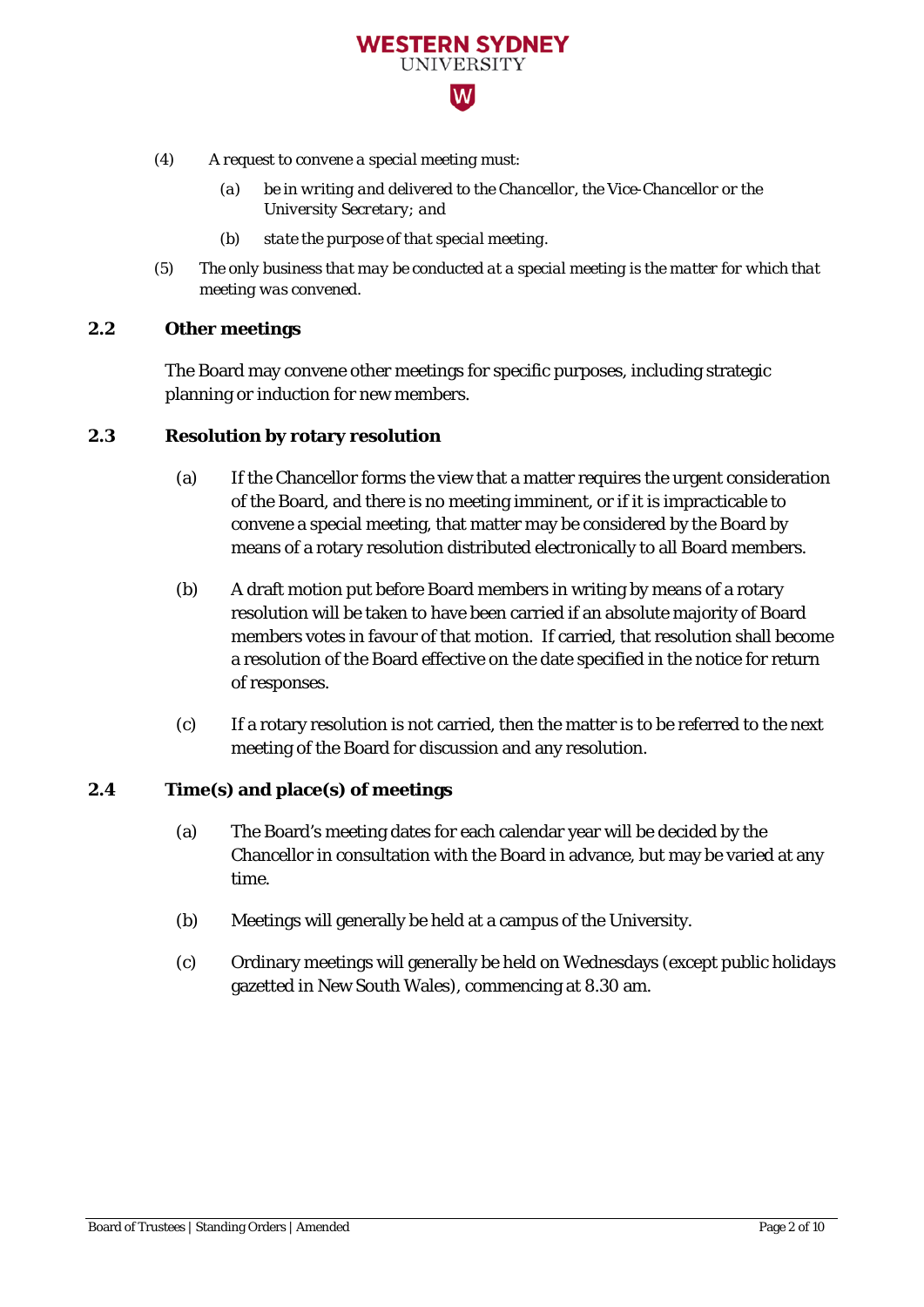

# **3 NOTICE OF MEETINGS**

#### **3.1 Giving notice**

The Secretary is to give notice of a meeting by sending each Board member:

- (a) an agenda, that specifies the date, time and place of the meeting and a list of business to be transacted at that meeting; and
- (b) includes copies of papers dealing with the business to be transacted at that meeting.

#### **3.2 Form of notice**

Notice of a meeting may be in given in any one or more of the following forms:

- (a) delivery by hand or post;
- (b) electronic mail; or
- (c) publication on the University's website.

# **3.3 Contact details of members**

Board members must notify the Secretary of their contact details, including postal and electronic mail address and telephone number(s), including any change to either of them.

# **3.4 Accidental failure to send or receive notice of meeting**

The accidental failure to send to a Board member, or the failure of a Board member to receive, a notice of a meeting does not invalidate that meeting or any resolution passed at that meeting.

# **4 AGENDAS AND MEETING PAPERS**

# **4.1 Requirements**

- (a) The Secretary is responsible for preparing and sending Board agendas and any meeting papers to Board members.
- (b) Any business to be actioned at a meeting must be by way of recommendation included in the agenda for that meeting.
- (c) Board members may submit documents for inclusion in the Board papers for the information of Board members only with the consent of the Chair. Any such documents must be submitted to the Secretary no later than ten (10) days before the date on which the meeting is to be held.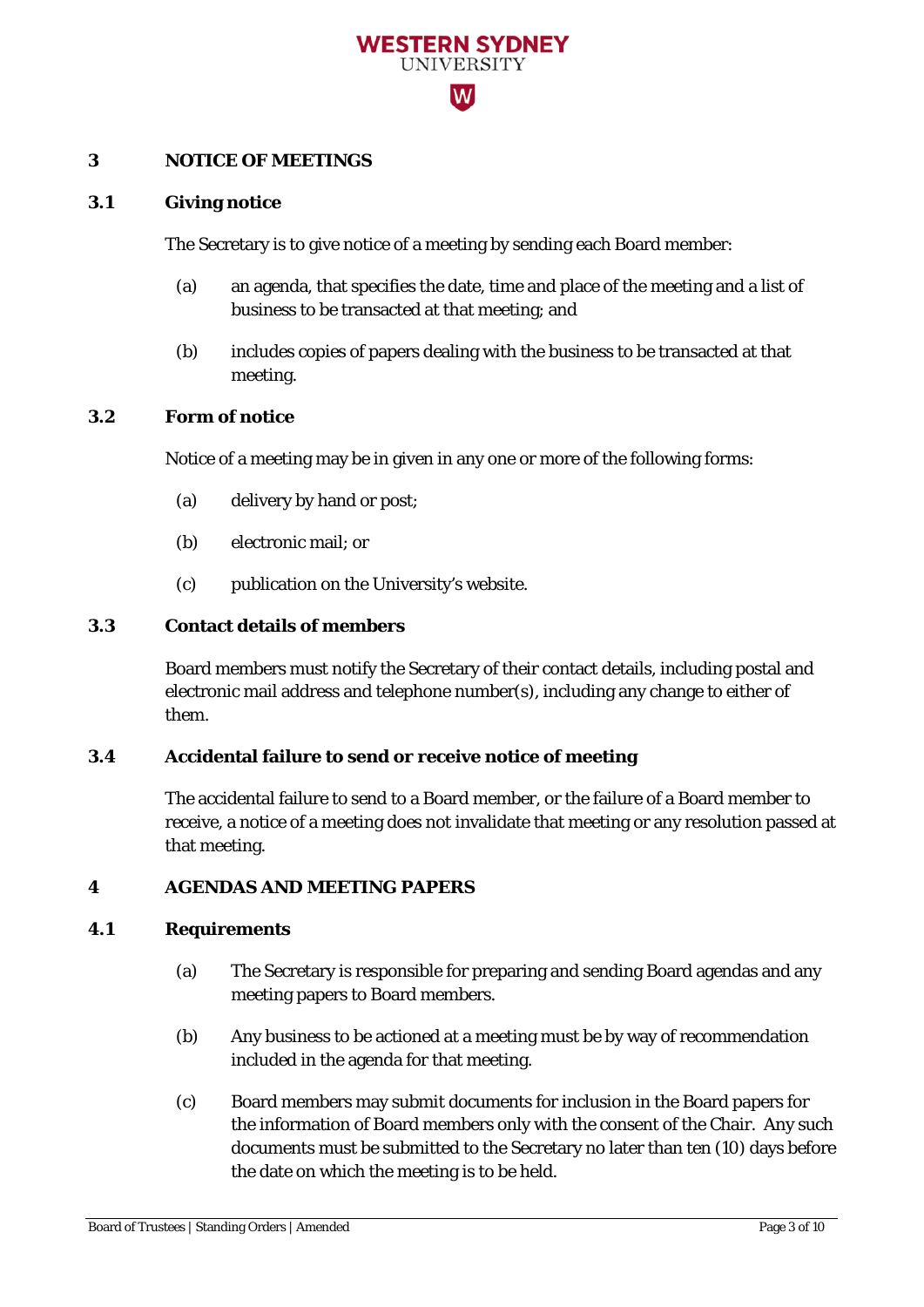

# **4.2 Security and confidentiality**

#### Board members:

- (a) must keep any login details (including passwords) for intranet access to Board papers secure and not disclose them to any person;
- (b) must keep secure their copies of those Board papers marked as confidential and treat them as strictly confidential unless released in accordance with the Board's decisions or with the authority of the Chair;
- (c) must keep confidential Board discussions, dialogue and decisions that are not publicly known or that are inherently confidential, especially matters, transactions or advice (including legal advice) marked or otherwise treated by the Board as confidential; and
- (d) who are elected staff and student members of the Board or a Board committee may consult with their constituents and other relevant stakeholders about nonconfidential matters being considered by the Board.

# **4.3 Management of and access to Board papers**

- (a) The University maintains copies of all Board and Board committee papers and resolutions within its records management system.
- (b) Board and Board committee members may inspect copies of any paper considered at a Board or Board committee meeting at which they were or are a member.
- (c) Board and Board committee members may retain and annotate their own copies of Board or Board committee papers, but are responsible for keeping them secure and confidential in accordance with clause 4.2. The Secretary will arrange, upon request of a Board or Board committee member, for secure destruction of copies of that member's papers, but will not retain copies.

# **5 MEETING PROCEDURES**

# **5.1 Attendance**

- (a) Board members are expected to attend all Board meetings in person. However, they may, with the prior approval of the Chancellor, attend a meeting by teleconference or other technological means if there are exceptional circumstances that prevent them from attending that meeting in person.
- (b) If a Board member is unable to attend a meeting, then he or she must notify the Secretary as soon as possible.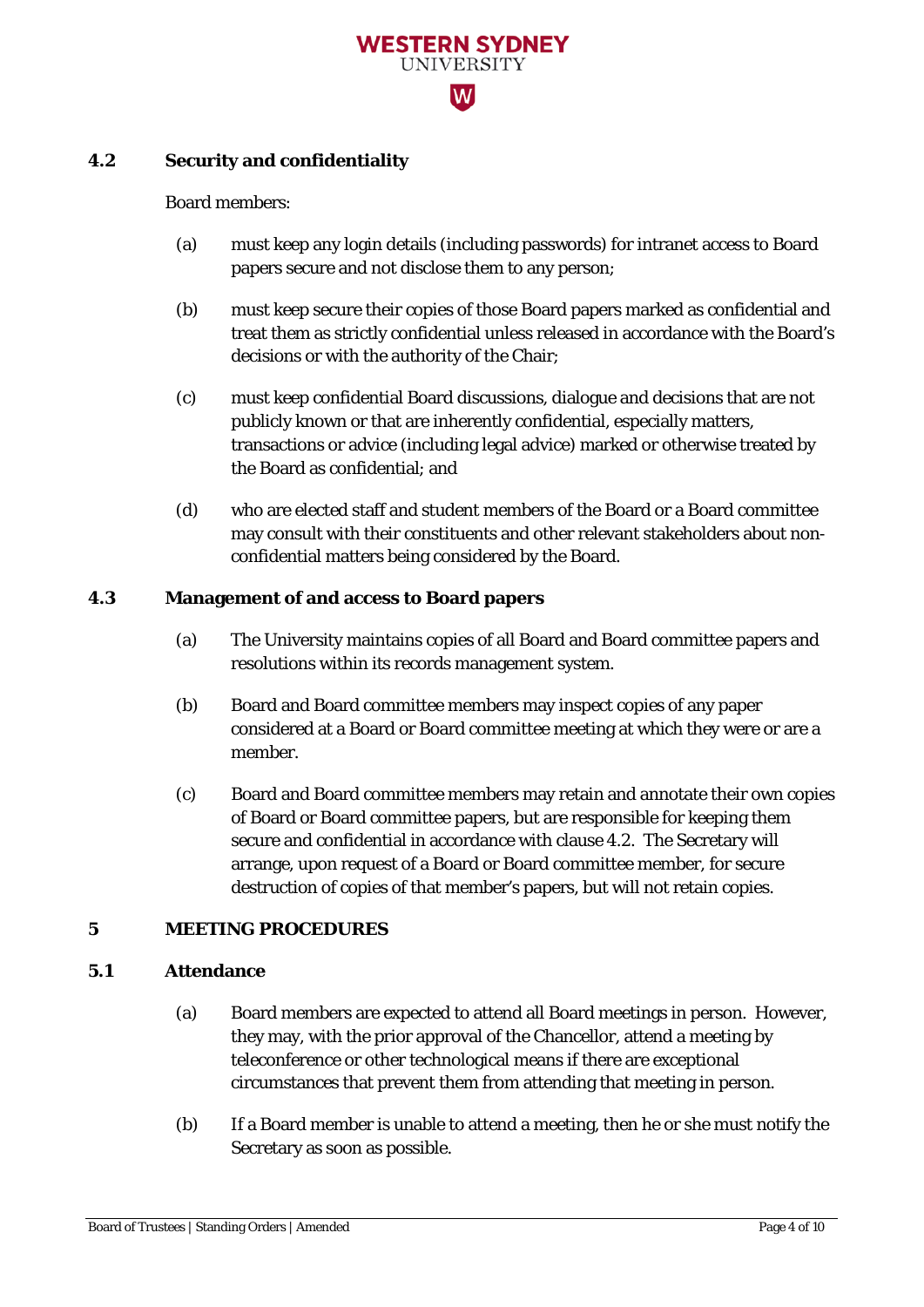

**Note:** Clause 2 of Schedule 1 of the Act provides for the office of a Board member to become vacant where that Board member is absent from 3 consecutive meetings of the Board of which reasonable notice has been given to the member personally or in the ordinary course of post and is not, within 6 weeks after the last of those meetings, excused by the Board for his or her absence.

# **5.2 Who presides at meetings**

[Extract from Act, Schedule 1, clause 7]

#### *Presiding member*

- *(1) The Chancellor is to preside at all meetings of the Board at which the Chancellor is present.*
- *(2) At any meeting of the Board at which the Chancellor is not present, the relevant Deputy Chancellor is to preside, and in the absence of both the Chancellor and the relevant Deputy Chancellor, a member elected by and from the members present is to preside.*
- *(2A) At any meeting of a committee constituted by the Board, a Deputy Chancellor is to preside, and in the absence of any Deputy Chancellor, a member elected by and from the members present is to be preside.*
- *(2B) However, the Chancellor is entitled (but is not required) to preside at any meeting of a committee constituted by the Board at which the Chancellor is present.*
- *(3) The relevant Deputy Chancellor is the Deputy Chancellor appointed by the Board for the time being to exercise the functions of Chancellor under section 14 [of the Act].*

#### **5.3 Quorum**

[Extract from Act, Schedule 1, clause 8]

At any meeting of the Board, a quorum is one-half (or if one-half is not a whole number, the whole number next higher than one-half) of the total number of members for the time being of the Board.

# **5.4 Inquorate meetings**

If a quorum is not present within 30 minutes of the stated commencement time, the meeting shall automatically lapse and the business on the agenda shall be included in the agenda for the next meeting.

# **5.5 Disclosure of material interests**

- (a) Members of the Board are required to disclose any material interests in accordance with the requirements of the Act [see extract below].
- (b) Non-Board members of Board committees are also required to disclose any material interests.
- (c) The Secretary maintains Declarations Registers for the Board, Audit and Risk Committee, Finance and Investment Committee and University Infrastructure Committee.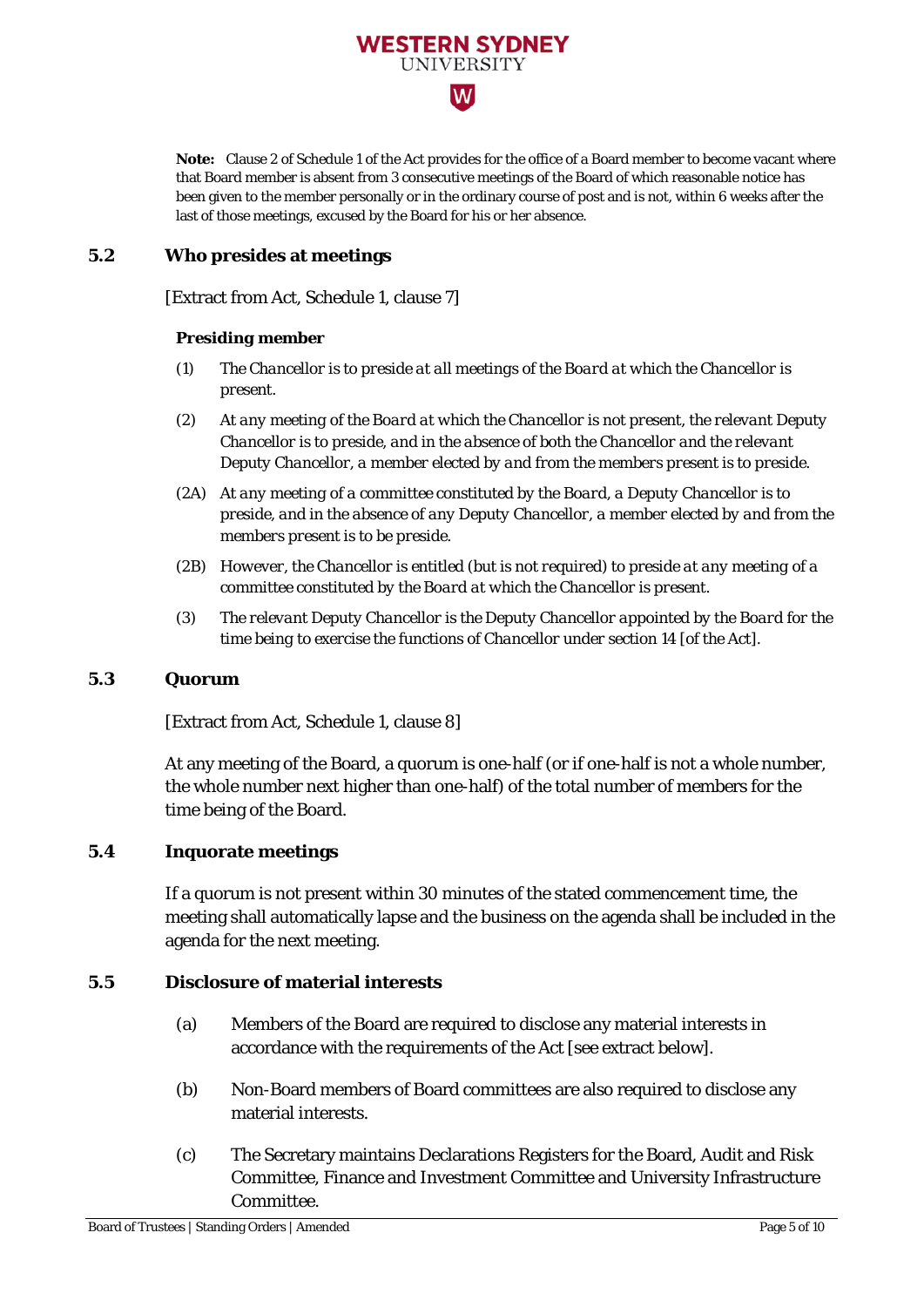

# **6 [EXTRACT FROM ACT, SCHEDULE 2A, CLAUSE 5]**

*(1) If:* 

- *(a) a member of the Board has a material interest in a matter being considered or about to be considered at a meeting of the Board, and*
- *(b) the interest appears to raise a conflict with the proper performance of the member's duties in relation to the consideration of the matter,*

*the member must, as soon as possible after the relevant facts have come to the member's knowledge, disclose the nature of the interest at a meeting of the Board.* 

- *(2) A disclosure by a member of the Board at a meeting of the Board that the member:* 
	- *(a) is a member, or is in the employment, of a specified company or other body, or*
	- *(b) is a partner, or is in the employment, of a specified person, or*
	- *(c) has some other specified interest relating to a specified company or other body or to a specified person,*

*is a sufficient disclosure of the nature of the interest in any matter relating to that company or other body or to that person which may arise after the date of the disclosure and which is required to be disclosed under subclause (1).* 

- *(3) Particulars of any disclosure made under this clause must be recorded by the Board in a book kept for the purpose and that book must be open at all reasonable hours for inspection by any person on payment of a reasonable fee determined by the Board.*
- *(4) After a member of the Board has disclosed the nature of an interest in any matter, the member must not, unless the Board otherwise determines:* 
	- *(a) be present during any deliberation of the Board with respect to the matter, or*
	- *(b) take part in any decision of the Board with respect to the matter.*
- *(5) For the purpose of the making of a determination by the Board under subclause (4), a member of the Board who has a material interest in a matter to which the disclosure relates must not:* 
	- *(a) be present during any deliberation of the Board for the purpose of making the determination, or*
	- *(b) take part in the making by the Board of the determination.*
- *(6) A contravention of this clause does not invalidate any decision of the Board.*
- *(7) This clause does not prevent a person from taking part in the consideration or discussion of, or from voting on any question relating to, the person's removal from office by the Board pursuant to section 32G.*
- *(8) This clause applies to a member of a committee of the Board and the committee in the same way as it applies to a member of the Board and the Board.*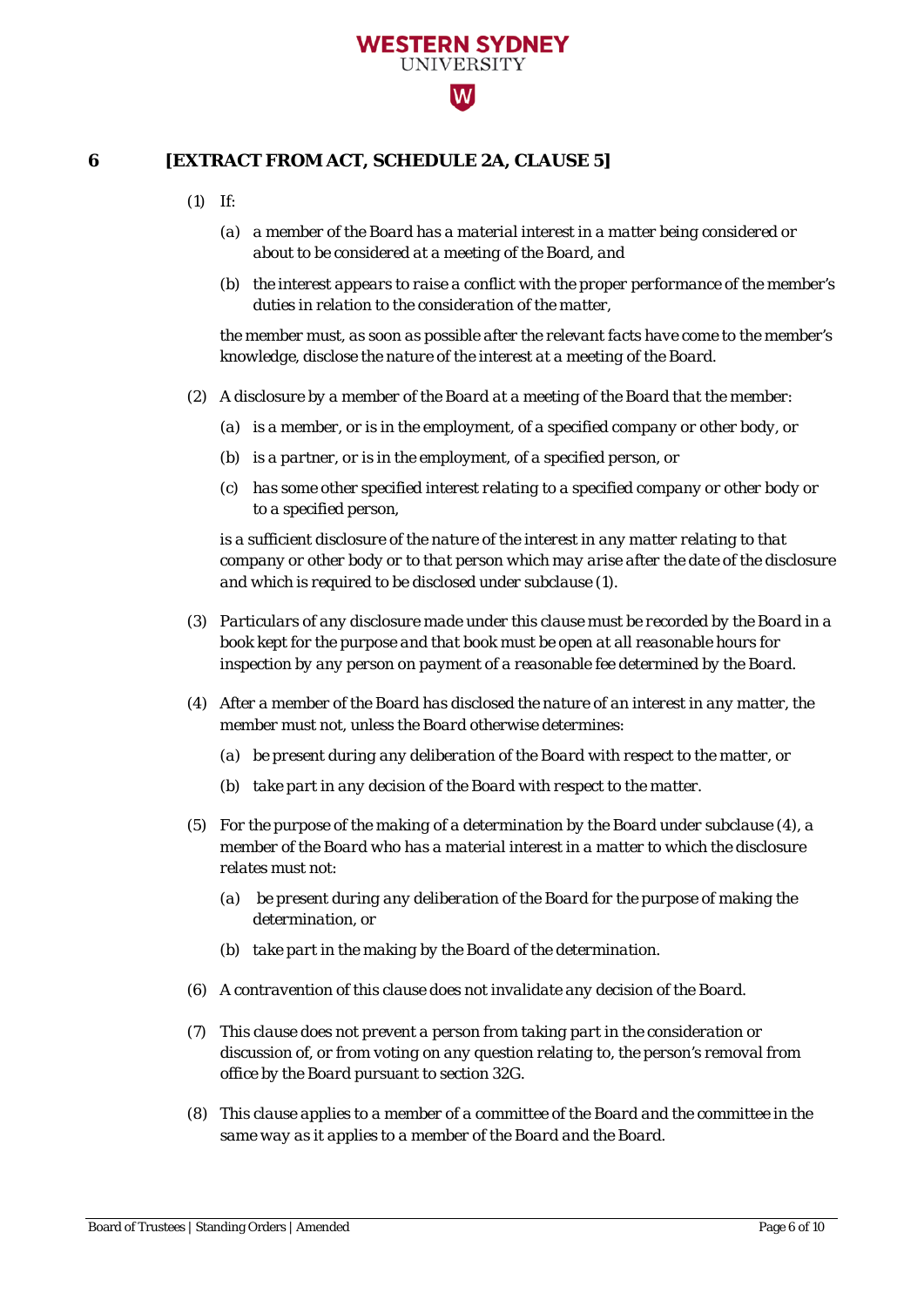

*(10) In this clause: "associate" of a member means any of the following:* 

**WESTERN SYDNEY UNIVERSITY** 

 $|\mathbf{W}|$ 

- *(a) the spouse, de facto partner, parent, child, brother or sister, business partner or friend of the member,*
- *(b) the spouse, de facto partner, parent, child, brother or sister, business partner or friend of a person referred to in paragraph (a) if that relationship is known to the member,*
- *(c) any other person who is known to the member for reasons other than that person's connection with the University or that person's public reputation.*

# **6.1 Starring of Items**

- (a) To improve the efficiency of Board meetings, a starring system is used to separate non-controversial agenda items for noting only from matters that require discussion. These are designated with an asterisk (\*) in the agenda.
- (b) Board members may indicate at commencement of a meeting, which items they wish to be starred for discussion.
- (c) Agenda items that are not starred shall be taken as having been considered and resolved as approved by the Board in accordance with the draft resolution appearing in the relevant Board paper.

# **6.2 Closed sessions**

- (a) The Board encourages openness and transparency in its meetings. However, there are some circumstances where it may be appropriate or necessary for the Board to discuss matters in confidence, and with or without the participation of senior staff members of the University.
- (b) Topics typically dealt with in closed session include, without limitation:
	- discussion of personal information about individuals, such as management, performance and remuneration of University employees;
	- discussion of potential donations, scholarships, sponsorships and the like, particularly where the proposed benefactor has requested anonymity;
	- discussion of matters or negotiations (such as a commercial project) where open discussion could prejudice the University's position or future negotiations of a similar nature;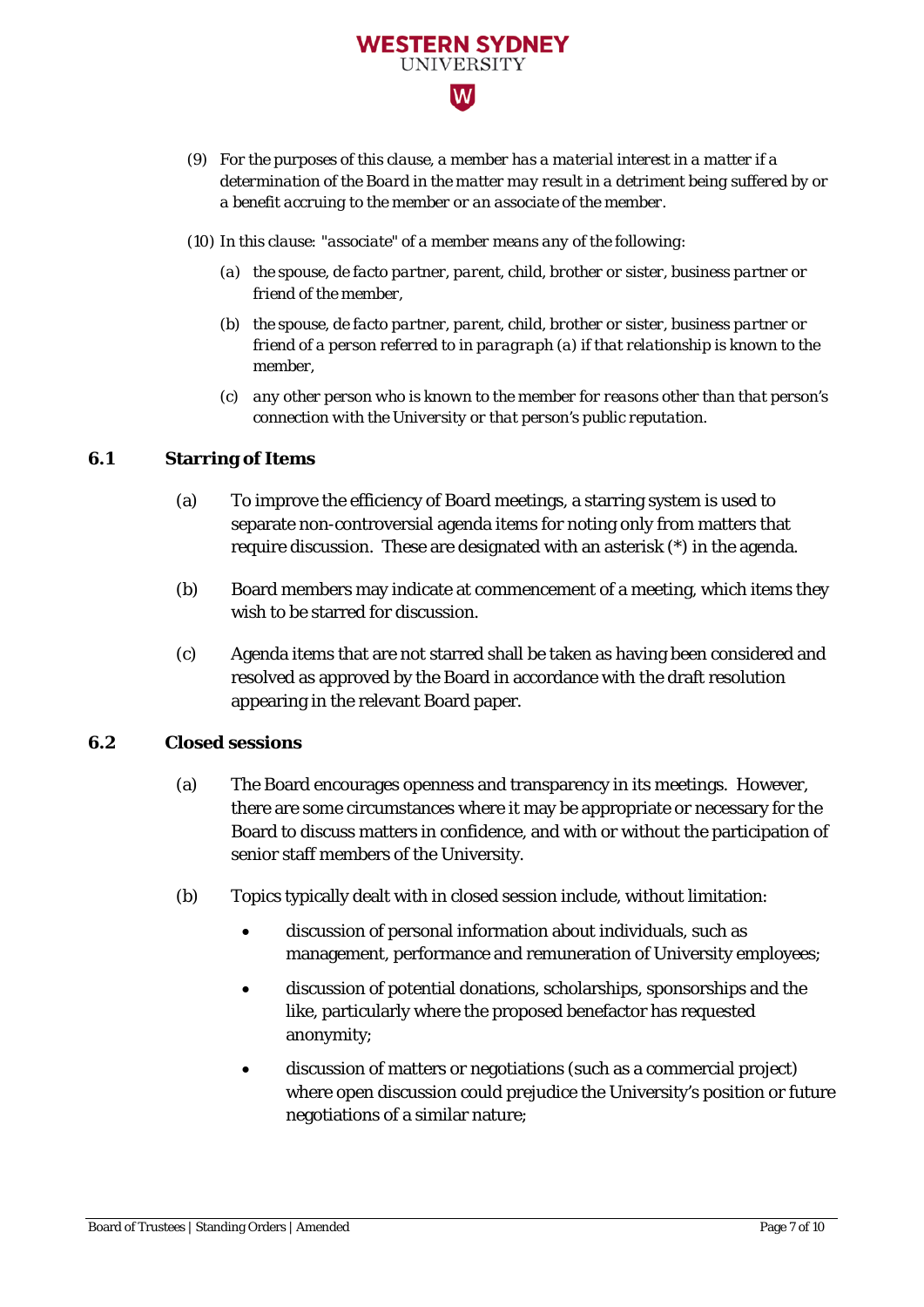

- conflicts of interest involving individuals, including Board members;
- litigation and other legal matters affecting the University, including where legal advice is being considered;
- actual or potential emergencies or security risks.
- (c) The Chancellor, in consultation with the other Board members, shall decide which items of business are to be discussed in open or closed session of the Board, the arrangement of business for that meeting, and arrangements concerning the participation of University senior staff. This discussion is treated as a closed session item.
- (d) Only Board members may attend closed sessions. University staff may also attend closed sessions with the prior approval of the Chancellor.
- (e) Any matters discussed or documents considered in closed session remain strictly confidential, subject to any legal requirements for disclosure.

#### **6.3 Observers**

- (a) Any person may attend open sessions of Board meetings as observers only and may not participate in any discussions about matters before the Board, except in accordance with subclause (b).
- (b) Observers may address the Board only with the prior approval of the Chancellor, which may only be given if the Chancellor considers:
	- the matter is of such significant importance and urgency that it should be considered at that Board meeting, taking into account the Board's role of governance of the University;
	- there is enough available time at the Board meeting; and
	- the matter is not one that can be more appropriately dealt with through other protocols or processes of the University.
- (c) Addresses are limited to five minutes only, unless the Chancellor decides that a longer period of time is justified in the circumstances.

# **6.4 Resolving matters**

- (a) All matters placed before the Board are decided by consensus. If the Board cannot resolve a matter by consensus, then that matter is to be resolved by way of poll conducted in accordance with clause 6.5.
- (b) The Board or a Board committee may endorse or approve a recommendation before it, with or without amendment.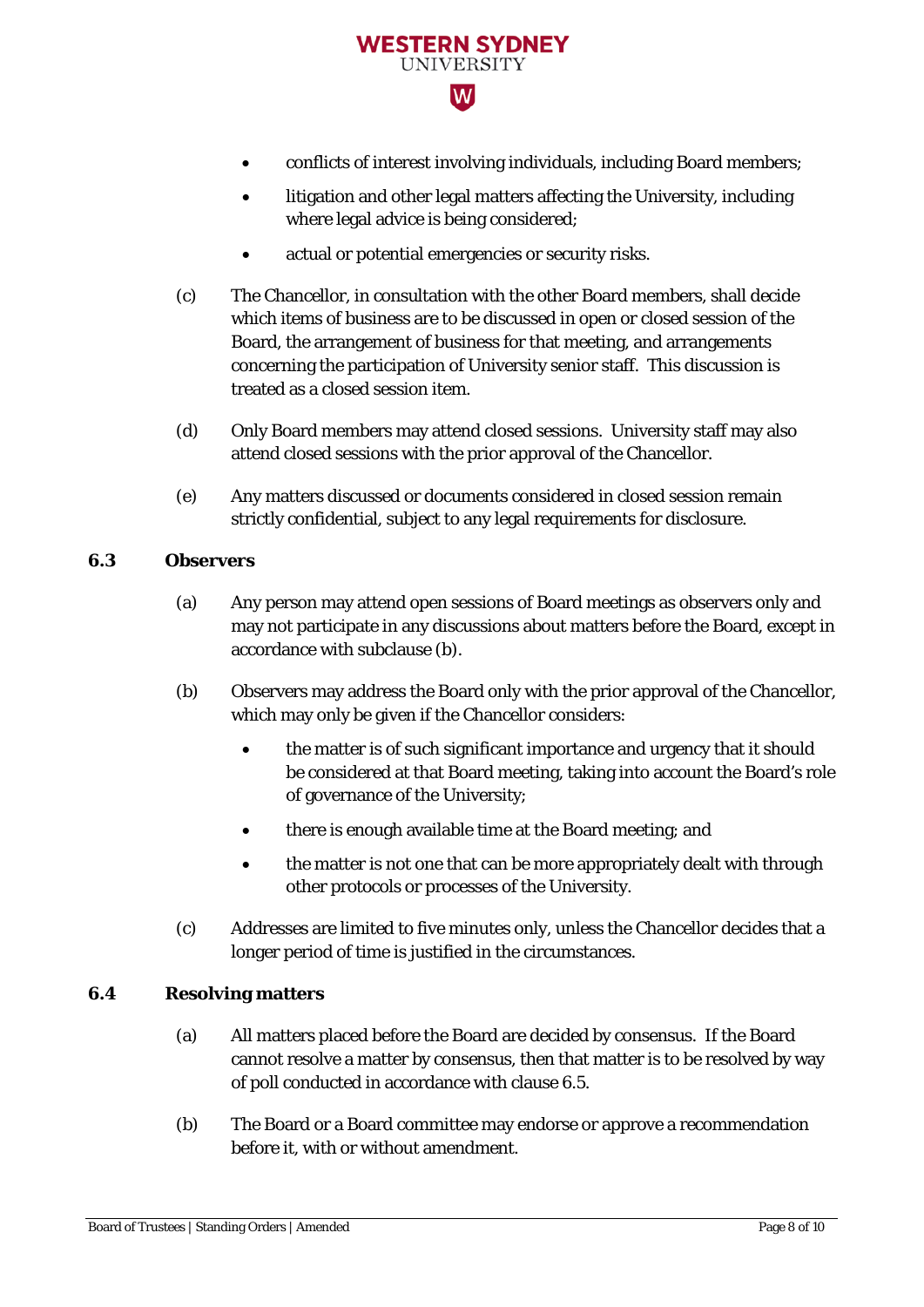# **WESTERN SYDNEY IINIVERSITY**  $|\mathsf{W}|$

#### **6.5 Polls**

- (a) A poll will be taken when and in the manner that the Chair directs.
- (b) The result of the poll will be the resolution of the meeting at which the poll was taken.
- (c) The Chair may determine any dispute about the admission or rejection of a vote on a poll.
- (d) The Chair's decision, if made in good faith, is final and conclusive.
- (e) A poll about the adjournment of a meeting or any business to be transacted at that meeting must be taken immediately. After that poll is taken, the meeting may continue for the transaction of any remaining business.

# **6.6 Voting**

*[Extract from Act, Schedule 1, clause 9]*

*Voting at Board meetings*

*A decision supported by a majority of the votes cast at a meeting of the Board at which a quorum is present is the decision of the Board.* 

*[Extract from Rule – Part 6 – Board meetings]* 

*Voting at meetings*

- *(1) Each Board member present at a meeting has one vote and may vote in favour of, against or abstain from voting, in respect of a motion.*
- *(2) If there is an equality of votes on any motion before the Board, the motion lapses.*
- *(3) The Chancellor does not have a casting vote if there is an equality of votes.*

# **6.7 Proxies**

Proxies are not permitted at any meeting.

# **7 MINUTES AND ACTIONING OF BOARD DECISIONS**

#### **7.1 Minutes**

The Secretary must prepare minutes of all meetings of the Board, which are to include:

- (a) the names of all Board members present and not present (regardless of whether apologies have been given) at any meetings, and including a record of the arrival and departure of members during the course of a meeting;
- (b) the names of any people in attendance, including as observers;
- (c) a summary of all business, including motions transacted;